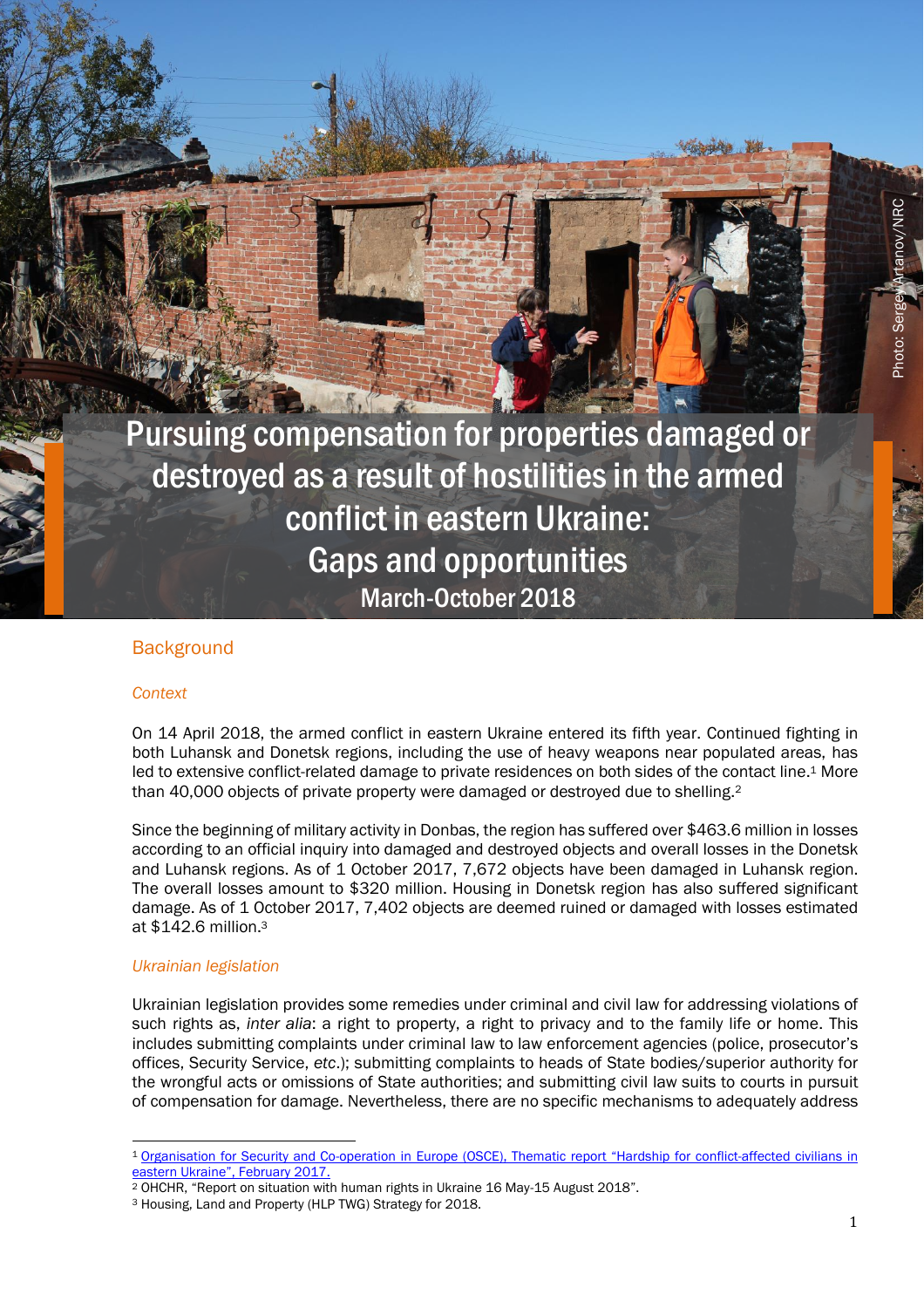claims regarding housing, land and property, which has been damaged or destroyed during the course of hostilities in eastern Ukraine. The only legislative provision, which could potentially address this legal relationship – taking into account that damage was caused during the Anti-Terrorist Operation  $(ATO)$ <sup>4</sup> – is Article 19 of the Law of Ukraine "On Combatting Terrorism", which provides for compensation for damage, caused by a terrorist act<sup>5</sup>, from the State budget in accordance with law, with a subsequent reimbursement claim by the State from the offender. However, no corresponding law, which would provide a mechanism for compensation for damage caused by a terrorist act, has yet been adopted.

#### *Strategic litigation in pursuit of policy change*

Since its operation began in Ukraine in 2014, the Norwegian Refugee Council (NRC) has repeatedly underlined the importance of addressing Housing, Land and Property (HLP) issues, including the necessity to establish a proper mechanism to address claims for restitution/compensation for private property which was damaged or destroyed in the course of hostilities.<sup>6</sup> NRC recommends that the Government of Ukraine takes concrete steps to provide appropriate remedies for the loss of rights, value, use of and/or access to housing, land and property. Specifically, it is recommended that the Government of Ukraine develops and introduces – in line with international standards – a mechanism (possibly an *ad hoc* mass claims commission) that would be authorised to make formal assessments of damages, and to enforce compensation claims from the State budget of Ukraine. Having analysed the experience of other States in similar circumstances, NRC has observed that one of the effective mechanisms by which to effect a policy change is to engage in mass claims for compensation. The experience of Turkey, for example, shows that the sheer number of cases instituted before the courts, as well as some positive court decisions, prompted the State to engage in finding a solution to a systemic issue.

#### *Domestic proceedings*

In December 2017, the Ministry of Justice of Ukraine issued an internal letter outlining the Ministry's representation of the State in 90 domestic compensation cases (*for moral harm and material damage in relation to damaged or destroyed property as well as for harm caused to health in relation to the ATO*) for a total amount of UAH 90,715,235.

As of October 2018, NRC has identified 146 civil cases concerning the issue of compensation for damaged or destroyed property pending before domestic courts. NRC's partner, Ukrainian Helsinki Human Rights Union (UHHRU) represents 38 of those cases.

#### *International proceedings*

As of August 2018, the Ukrainian Government has filed five interstate applications against the Russian Federation to the European Court of Human Rights (ECtHR or the Court) on violations related to the conflict in eastern Ukraine. In addition, there are approximately over 4,0007 individual applications related to the events in Crimea or to the hostilities in eastern Ukraine currently pending before the ECtHR. They have been lodged against both Ukraine and the Russian Federation, or exclusively against

<sup>&</sup>lt;u>.</u> <sup>4</sup> According to the Presidential Decree No. 405/2014, dated 14 April 2014; such Anti-Terrorist Operation began on 13 April 2018. According to Presidential Decree No. 116/2018, dated 30 April 2018; a large-scale anti-terrorist operation in the Donetsk and Luhansk oblasts began.

<sup>5</sup> The notion of a terrorist act is defined in Article 258 of the Criminal Code of Ukraine and refers to "the use of weapons, the commission of an explosion, arson, or other actions that created a danger to human life or health or causing significant property damage or other grave consequences if such actions were committed in order for violation of public safety, intimidation of the population, provocation of an armed conflict, international dispute, or in order to influence decisionmaking or committing or not taking action by State authorities or local self-government bodies, officials of these bodies, associations of citizens, legal entities, or attracting public attention to certain political, religious or other views of the perpetrator (terrorist), as well as the threat of committing these actions for the same purpose".

<sup>&</sup>lt;sup>6</sup> NRC Report "Housing, Land and Property Rights of Displaced and Conflict-Affected Communities in eastern Ukraine," January 2016; "Voices from the east: Challenges in Registration, Documentation, Property and Housing Rights of People affected by the conflict in eastern Ukraine", December 2016; Briefing Note "People in eastern Ukraine: without housing and compensation", July 2017; Report "Addressing loss of housing, land and property rights of internally displaced and conflictaffected people in eastern Ukraine: steps towards restitution/compensation", November 2017.

<sup>7</sup> Press release issued by Registrar of the Court. ECHR 277 (2018), dated 27 August 2018.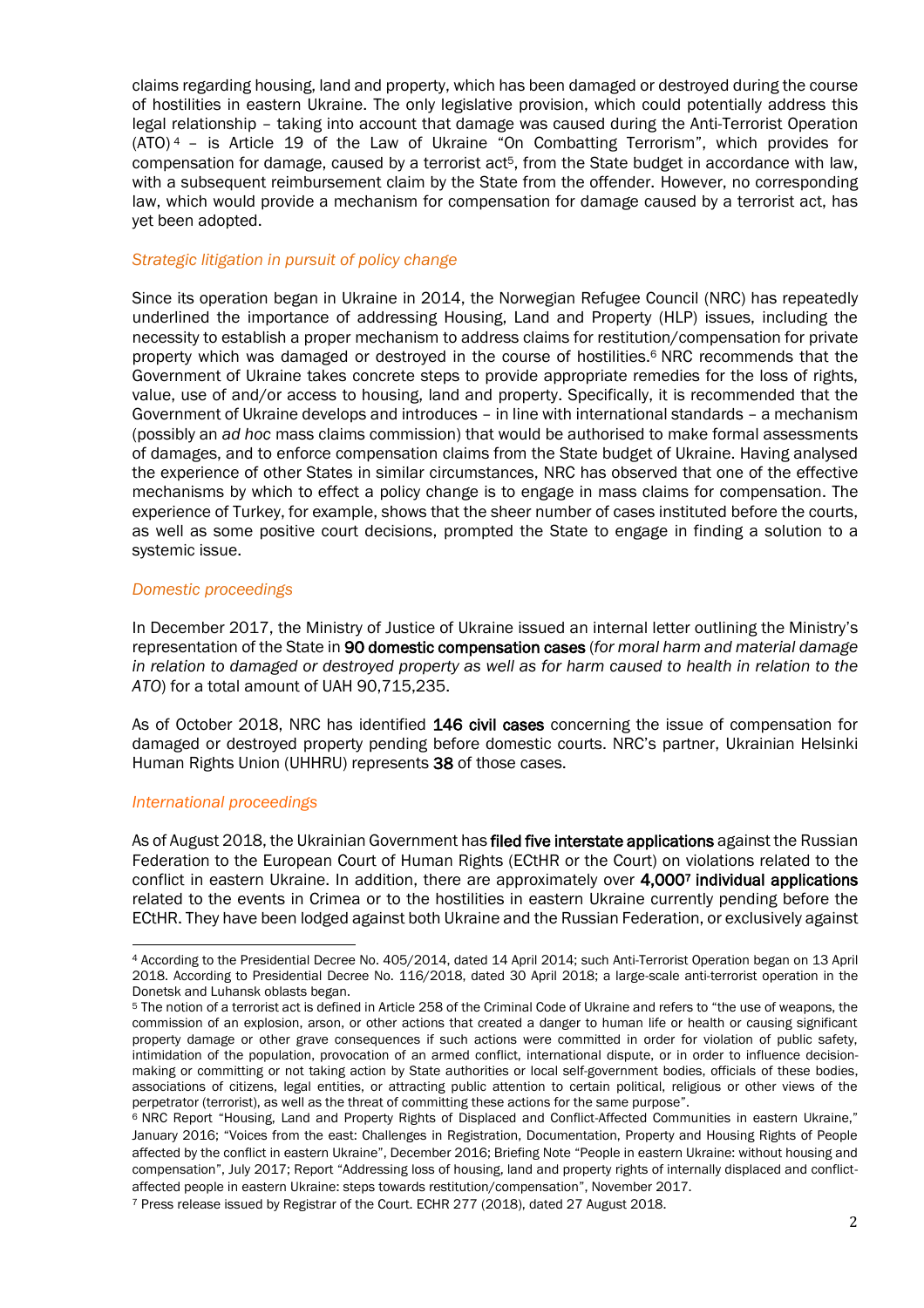one of those States. Among other violations, the majority of applications are based on Article 1 ("Protection of Property") of Protocol I to the European Convention of Human Rights (ECHR) and Article 13 ("Right to an Effective Remedy") of ECHR. In one of such cases (*Lisnyi and Others v. Ukraine and Russia*8), the Court declared the applications inadmissible due to being manifestly ill-founded. (*The applicants had not exhausted domestic remedies before applying to the ECtHR. Furthermore, they had submitted only their passports as evidence and had not sufficiently substantiated their claims*).

## *Research objectives*

The overall purpose of this study is to analyse the viability of a mass claims strategy in the Ukrainian context as a tool for identifying legislative gaps and for pursing changing of existing laws and practices to address the loss of rights, value, use of and/or access to housing, land and property during the armed conflict in eastern Ukraine.

In addition, the study aims to address the following specific objectives:

- define and analyse the most common reasons for rejecting claims for property restitution/compensation by national courts;
- illuminate (in)effectiveness of existing national judicial remedies for restitution/compensation;
- assess the relevance of a mass claims strategy in light of the existing court practice and on its possible impact on generating political will to create a corresponding out-of-court mechanism (drawing on examples from other contexts);
- analyse the impact of legislative developments on opportunities for conflict-affected people to protect their HLP rights.

## *Research methodology*

1

The study is based on a desk review of the domestic courts' cases for example, *Petrova* case, *Makogon* case) and the ECtHR practice in similar cases, as well as an assessment of the viability of newly adopted legislation<sup>9</sup> for protecting property rights of people affected by the armed conflict in eastern Ukraine.

<sup>8</sup> Application no. 5355/15, *Anton Vasyliovych Lisnyi against Ukraine and Russia* and two other applications. [https://hudoc.echr.coe.int/eng#{%22itemid%22:\[%22001-165566%22\]}.](https://hudoc.echr.coe.int/eng#{%22itemid%22:[%22001-165566%22]})

<sup>9</sup> Law of Ukraine "On Particular Aspects of Public Policy aimed at Safeguarding State Sovereignty of Ukraine over the [Temporarily Occupied Territory of Donetsk and Luhansk Regions"](http://zakon3.rada.gov.ua/laws/show/2268-19.) dated 18 January 2018.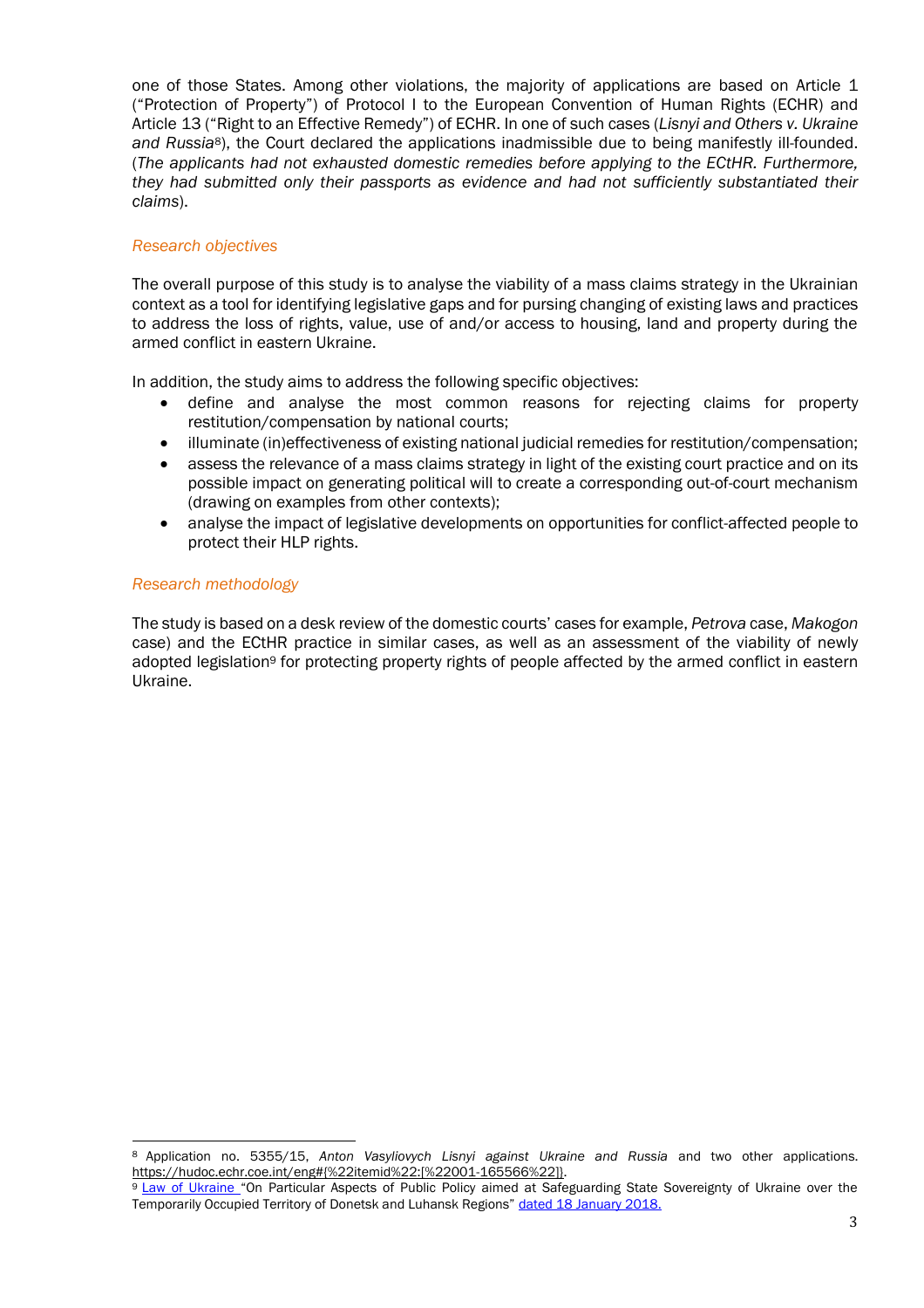# Findings

## *Domestic court's practice*

59% of the 146 cases before domestic courts concerning compensation for damaged or destroyed property were either resolved (both in favour of beneficiaries or rejected) or are still pending at the court of first instance; 21% are at the appeal stage; and 20% are now at the cassation stage. More than one hundred cases have already been considered on their merits.

NRC has identified only one case where the decision made in favour of a plaintiff became final. <sup>10</sup> (*NRC has no information with regard to its enforcement yet*). This case is not typical, however, and could be considered an exception rather than the rule. In this particular instance, the plaintiff was the tenant of housing stock owned by local council. According to Ukrainian legislation, the responsibility for carrying out repairs of such housing stock rests on the council.<sup>11</sup> However, in this case, the tenant carried out repairs at her own expense. Thus, the local council, as a defendant in the case, was ordered by the court to reimburse the plaintiff's repair costs.

In 26 other cases, courts of the first and second instances satisfied the plaintiffs' claims and ordered the State authorities to pay compensation. In these cases, courts found that immobile properties were located within the territory of ATO, and that damages to housing had been caused by a terrorist act. The amount of damages had been identified and appropriately substantiated by an expert opinion.

In reaching decisions, judges have also used the analogy of law and have interpreted Article 19 of the Law of Ukraine "On Combatting Terrorism" in favour of the plaintiff – despite the legislative gap – by determining the amount of compensation in accordance with Article 86 of the Code of Civil Protection of Ukraine "Provision of Housing for Emergency Victims".

However, none of these decisions have become final yet. Some were canceled, following an appeal to higher courts while others are still pending review before appeal or cassation courts. In 8 of these cases, all the decisions of local and appellate courts were annulled by the Court of Cassation and remitted to lower level courts for reconsideration.

In all other cases, the claims were dismissed or rejected for the following reasons.

#### *(I) Failure of the plaintiff to transfer title to the state (34% of cases dismissed/rejected)*

Article 19 of the Law of Ukraine "On Combatting Terrorism" stipulates that compensation for the loss of property as the result of a terrorist act should be carried out in accordance with law. However, the law regulating such compensation has never been adopted. Instead, domestic courts use provisions of the Civil Defence Code of Ukraine by analogy.

Article 86 (Part 9) of the Civil Defence Code states that prior to the issuance of any compensation for the destroyed or damaged housing as a result of an emergency; victims should voluntarily transfer their title over the destroyed or damaged property to local councils or local administrations<sup>12</sup>. Thus, in order to obtain compensation the owner should transfer his/her title of ownership to local council prior to claiming for compensation.

Naturally, the majority of the plaintiffs are reluctant to waive their property titles, being sceptical of ever obtaining compensation (*NRC observed this in the Petrova case*). The Donetsk Regional Court of Appeal used this provision a number of times in order to quash positive local courts' decisions. In fact, 34% of negative decisions (33 out of 95 cases) used this reasoning.

<sup>1</sup> <sup>10</sup> Case No. 243/4322/16-ц. The decision of Appeal court of Donetsk oblast became final because the defendant did not lodge a cassation appeal.

<sup>11</sup> According to the Housing Code, Law "On Housing and Communal Services", Resolution of the Cabinet of Ministers of Ukraine No. 572, dated 8 October 1992 "On the Mechanism of Implementation of the Law of Ukraine "On the Privatization of the State Housing Fund"".

<sup>12</sup> According to Article 347 of the Civil Code of Ukraine, the owners may waive their property rights. For this purpose, a record of the termination of ownership should be made in the real-estate register.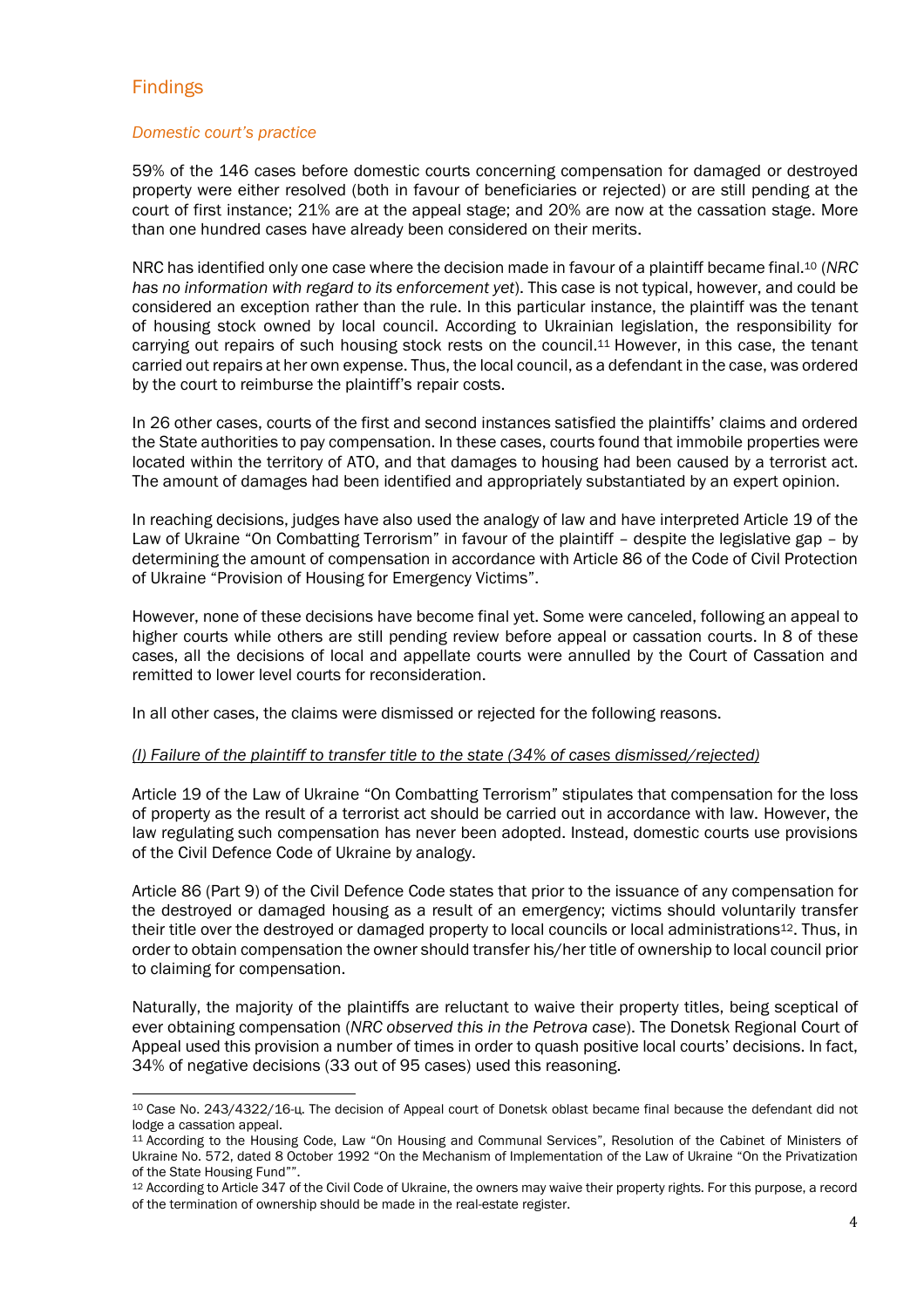This legislative requirement contradicts the Pinheiro Principles13, according to which "States should not establish any preconditions for filing a restitution claim" and "when housing, land and/or property is destroyed or when it no longer exists […] the holder of the housing, land and/or property right should have the option to repair or rebuild whenever possible" (para. 13.1, para. 21.2 respectively).

#### *(II) Failure of the plaintiff to pay court fees (19% of cases dismissed/rejected)*

The second significant obstacle for plaintiffs is the necessity to pay a court fee.<sup>14</sup> 19% of the claims (18 out of 95 cases) were dismissed when plaintiffs failed to pay the court fees.

Court fees in restitution cases are high - 1% of the value of the claim, but no more than 5 living wages (UAH 8,885). On average, such claims exceed UAH 1 million. Accordingly, court fees amount to the maximum of UAH 8,885. With an average monthly income per an internally displaced person of UAH 1,751 in Donetsk and UAH 1,931 Luhansk oblasts,<sup>15</sup> the payment of court fees represents a substantial burden and a serious obstacle in access to justice.

This practice goes contrary to para. 13.2 of the Pinheiro Principles, according to which: "States should ensure that all aspects of the restitution claims process, including appeals procedures, are just, timely, accessible, free of charge".

#### *(III) Use of improper grounds for claims*

During 2015-2016, plaintiffs instituted criminal proceedings with regards to damaged property under Article 194 of the Criminal Code of Ukraine (Intentional Destruction of Property), as opposed to Article 258 ("*Terrorist Acts"*). For this reason, the courts did not apply provisions of the Law of Ukraine "On Combatting Terrorism". They applied Article 1177 of the Civil Code, which prescribes compensation for damages to victims of a crime. However, according to a well-established judicial practice, Article 1177 of the Civil Code may be applied only in cases where a final verdict is issued against the accused. Moreover, this Article also lacks legislative tools for its practical implementation. 19% of cases (18 out of 95 cases) have been rejected due to the absence of a verdict in criminal case (for example, *Makagon* case). Since 2017, no new cases have been instituted based on Article 194 of the Criminal Code.

Other shortcomings of national court proceeding were also identified.

#### (IV) Excessive length of the proceedings

Court proceedings in property claims are very lengthy. On average, it takes about 20 months to continue through all stages of the proceedings, although the length will depend on the number of instances, work load of the courts, and complexity of an individual case.

The Office of the High Commissioner for Human Rights (OHCHR) reported that "in some cases, trials are protracted due to the understaffing of courts, which is in part due to the ongoing judicial reform and process of reappointment of judges [...]. In Svatovo District Court of Luhansk region, operating at 50% of judges staffed, the average annual caseload of each of the five judges exceeds 20,000 cases, while the Council of Judges of Ukraine has estimated the optimal annual caseload to be 180-190 cases per judge." 16

<sup>-</sup>13 Principles on housing and property restitution for refugees and displaced persons were presented on fifty-sixth session of Sub-Commission on the Promotion and Protection of Human Rights by Special Rapporteur, Paulo Sergio Pinheiro. The principles were endorsed by report of the Sub-Commission on the Promotion and Protection of Human Rights (E/CN.4/Sub.2/2005/17), 11 August 2005. ECtHR practice considers Pinheiro Principles as international standards (see: *Mago & Others v. Bosnia and Herzegovina*; *Sargsyan v. Azerbaijan*).

<sup>14</sup> In many decisions courts do not specify whether a non-paid court fee or other failure on the applicant's side resulted in a negative ruling. However, in a large number of cases courts considered non-paid court fees as one of the shortcomings on the applicant's side.

<sup>15</sup> International Organisation of Migration (IOM), National Monitoring Survey Report on the Situation of IDPs, June 2018. <sup>16</sup>OHCHR, "Report on situation with human rights in Ukraine 16 February -15 May 2018".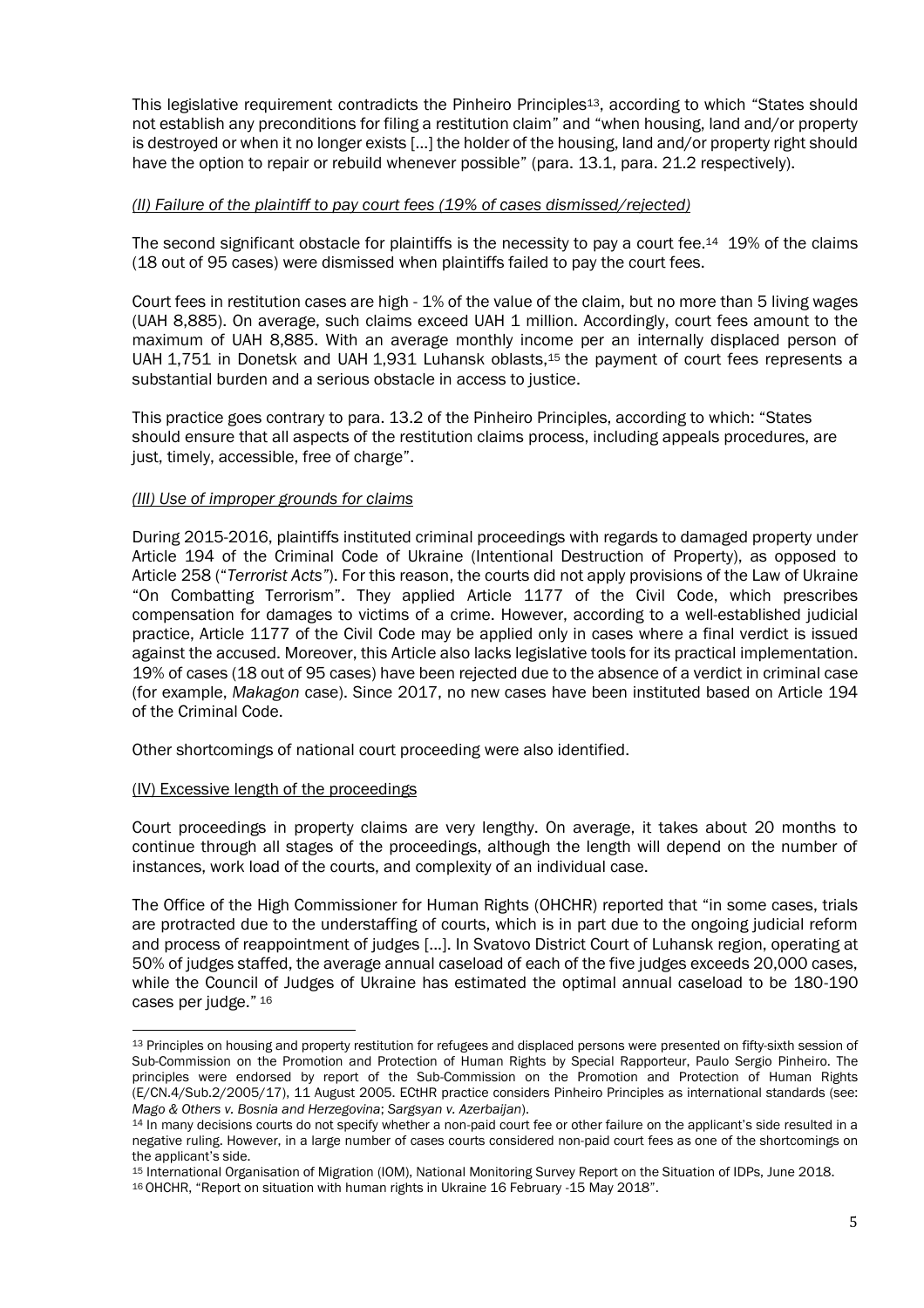Excessive length of proceedings goes against Pinheiro Principle 12.1, which provides that "States should establish and support […] timely procedures to assess […] property restitution claims."

## *(V) Statute of limitations*

Claims for compensation for loss of rights, value, use and/or access to housing, land and property have a three-year statute of limitations under the Civil Code of Ukraine. This requirement proves to be inadequate for the conditions in an armed conflict setting. Many plaintiffs whose properties were damaged or destroyed during 2014-2015 have now been barred from issuing claims for compensation because of the statute of limitations requirement.

# *(VI) Burden of proof rests with the plaintiff*

A plaintiff claiming damages in civil proceedings bears the burden of proof with respect to both the extent of damages and the circumstances in which damages occurred. Many plaintiffs are unable to either access the evidence or provide expensive expert assessment of damages.

According to Pinhiero Principle 15.7, "States may, in situations of mass displacement where little documentary evidence exists as to ownership or rights of possession, adopt the conclusive presumption that persons fleeing their homes during a given period marked by violence or disaster have done so for reasons related to violence or disaster and are therefore entitled to housing, land and property restitution."

A new Civil Procedure Code, which came into force on 15 December 2017, outline provisions concerning decisions of the Supreme Court of Ukraine establishing judicial guidance for all similar cases. This means that the conclusions of the Supreme Court regarding the application of the relevant rule of law provides mandatory guidance for courts of lower instances in considering cases on similar legal issues.<sup>17</sup> For the purpose of receiving an applicable guiding decision of the Supreme Court, courts of lower instances are entitled to suspend proceedings until the decision on a similar legal issue (in another case) will be made by the Court of Cassation (Article 252 of Civil Procedure Code). Monitoring of cases on restitution/compensation related to the conflict in eastern Ukraine, offers grounds to believe that many judges are placing proceedings on hold, while awaiting the decision from the Supreme Court in the pending case – 757/61954/16-ц –which would frame the court practice to be followed by courts of lower instances.

# *Assessment of Law No. 2268*

On 18 January 2018, Law of Ukraine No. 2268 "On Particular Aspects of Public Policy aimed at Safeguarding State Sovereignty of Ukraine over the Temporarily Occupied Territory of Donetsk and Luhansk Regions" (Law No. 2268) was adopted by the Verkhovna Rada of Ukraine and on 24 February 2018 the Law entered into force.

Law No. 2268 states that the Russian Federation bears responsibility for pecuniary and non-pecuniary damage caused to Ukraine (Article 2(4)). In addition, Law No. 2268 provides for the waiver of court fees in the following cases:

- 1) cases concerning applications to establish legal facts; filed with respect to violations of the right to ownership of movable and/or immovable property;
- 2) cases concerning lawsuits against the aggressor State the Russian Federation on compensation for property and/or non-pecuniary damage incurred by the temporary occupation of the territory of Ukraine, armed aggression and armed conflict, which led to: the forced displacement from the temporarily occupied territories of Ukraine; death; injury; imprisonment; illegal deprivation of liberty or theft; as well as violation of the title to movable and/or immovable property.

<sup>1</sup> <sup>17</sup> Civil Procedure Code, Article 263, para. 4.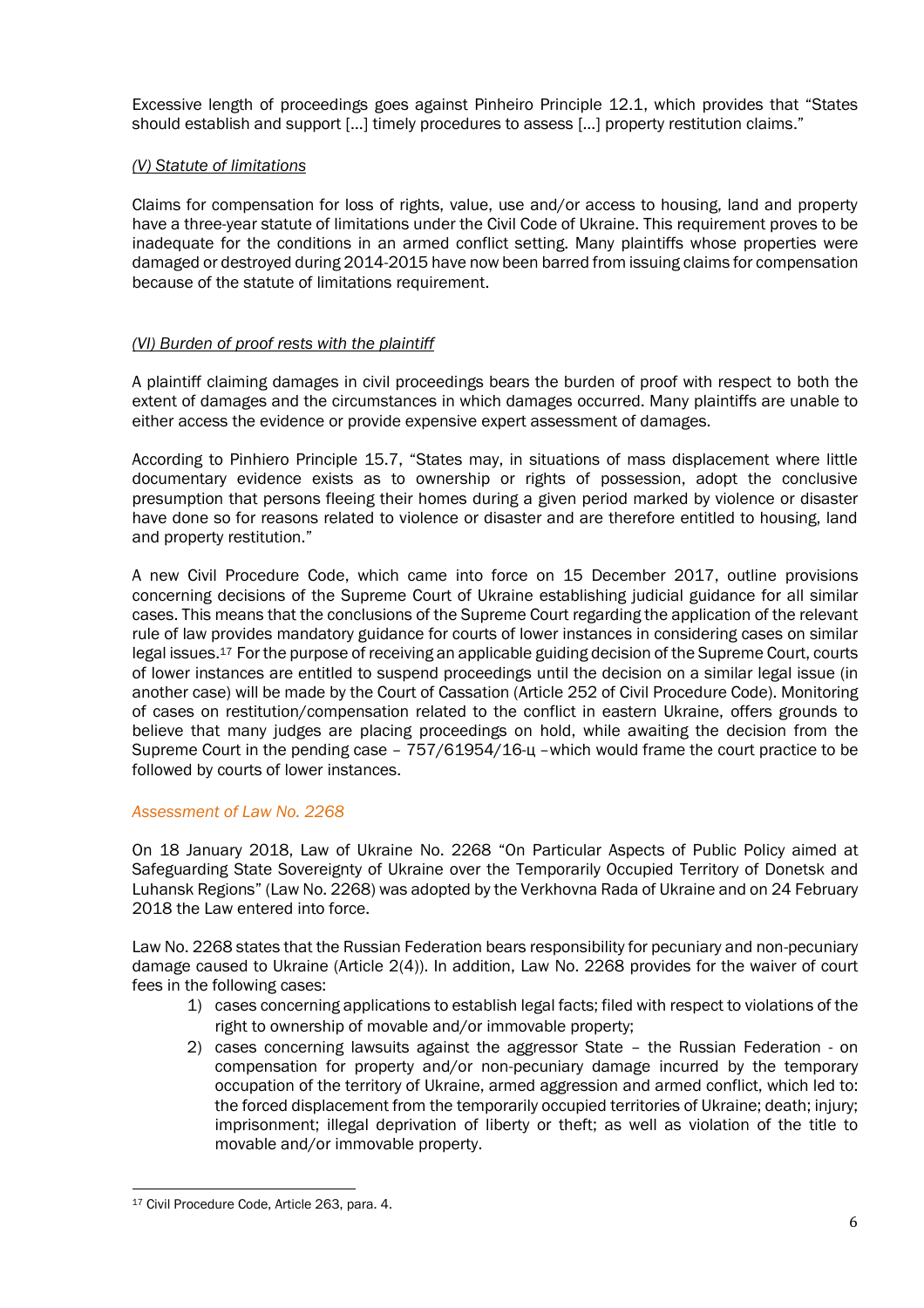The provision of the court fees waiver in cases against the Russian Federation may be misleading, given the immunity of a State before domestic courts under international law, and the limitations in effectively implementing rulings against Russia, if at all.

There are no court decisions with respect to property restitution cases where responsibility to pay compensation was demanded from the Russian Federation on basis of Law No. 2268. However, NRC identified five cases where parties have filed a motion seeking participation of the Russian Federation in the proceedings, as a third party, on the basis of Article 79 of the Law of Ukraine "On Private International Law" and Law No. 2268. The courts in those cases have suspended the proceedings until the Russian Government's reply has been received.

As such, the introduction of Law No. 2268 has so far had a very limited influence on property restitution/compensation cases considered by the domestic courts.

In developing a strategy on instituting new cases based on the provisions of Law No. 2268, it is prudent to consider international legislation regarding state immunity. Despite the practice of the ECtHR<sup>18</sup> the fact of an effective control over the territory was a key legal argument to finding a State which exercises such control, liable for property damages in a given territory, Ukrainian courts could not rely on this practice, because this does not solve the issue with the immunities of a foreign State in national courts of another. Furthermore, courts should thoroughly consider the groundlessness of the Government of Ukraine's position in asserting that another sovereign State alone is responsible for certain types of cases, without prior consent at the international level.

# Mass claims strategy

Evidently, pursuing individual claims of compensation for destroyed/damaged property aims to obtain compensation for the plaintiff. However, filing a large number of claims on the same subject (so-called mass claim strategy) aims to achieve more far-reaching goals in addition:

- to demonstrate of the systematic nature of the problem and to compel relevant duty bearers to act in addressing it;
- to seek the guidance of international mechanisms outside of the national judicial system, such as the European Court of Human Rights;
- to possibly procure a "pilot judgement" by such an international mechanism which would establish the international standard applicable in addressing such issues.

The "pilot judgment" procedure was developed as a technique for identifying and addressing the structural problems underlying repetitive cases against multiple countries and to impose a general obligation on States to address those problems. Where the ECtHR receives several applications that share a root cause, it can select one or more for priority treatment under the pilot procedure.<sup>19</sup>

As a tool aimed at managing the Court's workload more efficiently, and in determining whether there has been a violation of the Convention in the particular case, "pilot judgements" also have other objectives:

- to identify the dysfunction under national law that is at the root of the violation;
- to offer clear indications to the Government as to how it can eliminate this dysfunction;
- to bring about the creation of a domestic remedy capable of dealing with similar cases (including those already pending before the Court awaiting the pilot judgment), or at least to bring about the settlement of all such cases pending before the Court.

The "pilot judgment" is therefore intended to assist national authorities in eliminating the systemic or structural problem, highlighted by the Court as giving rise to repetitive cases. The central idea behind the "pilot judgment" procedure is that where there are large numbers of applications concerning the same problem, applicants will obtain redress more efficiently if an effective remedy is established at the national level, rather than having to process their cases on an individual basis before the ECtHR.<sup>20</sup>

<sup>1</sup> <sup>18</sup> *[Sandu and Others v. the Republic of Moldova and Russia](https://hudoc.echr.coe.int/eng#{"itemid":["001-184651"]})*.

<sup>19</sup> ECtHR, Factsheet: Pilot Judgments, February 2018.

<sup>20</sup> ECHR Registrar, Information Note: The Pilot-Judgment Procedure.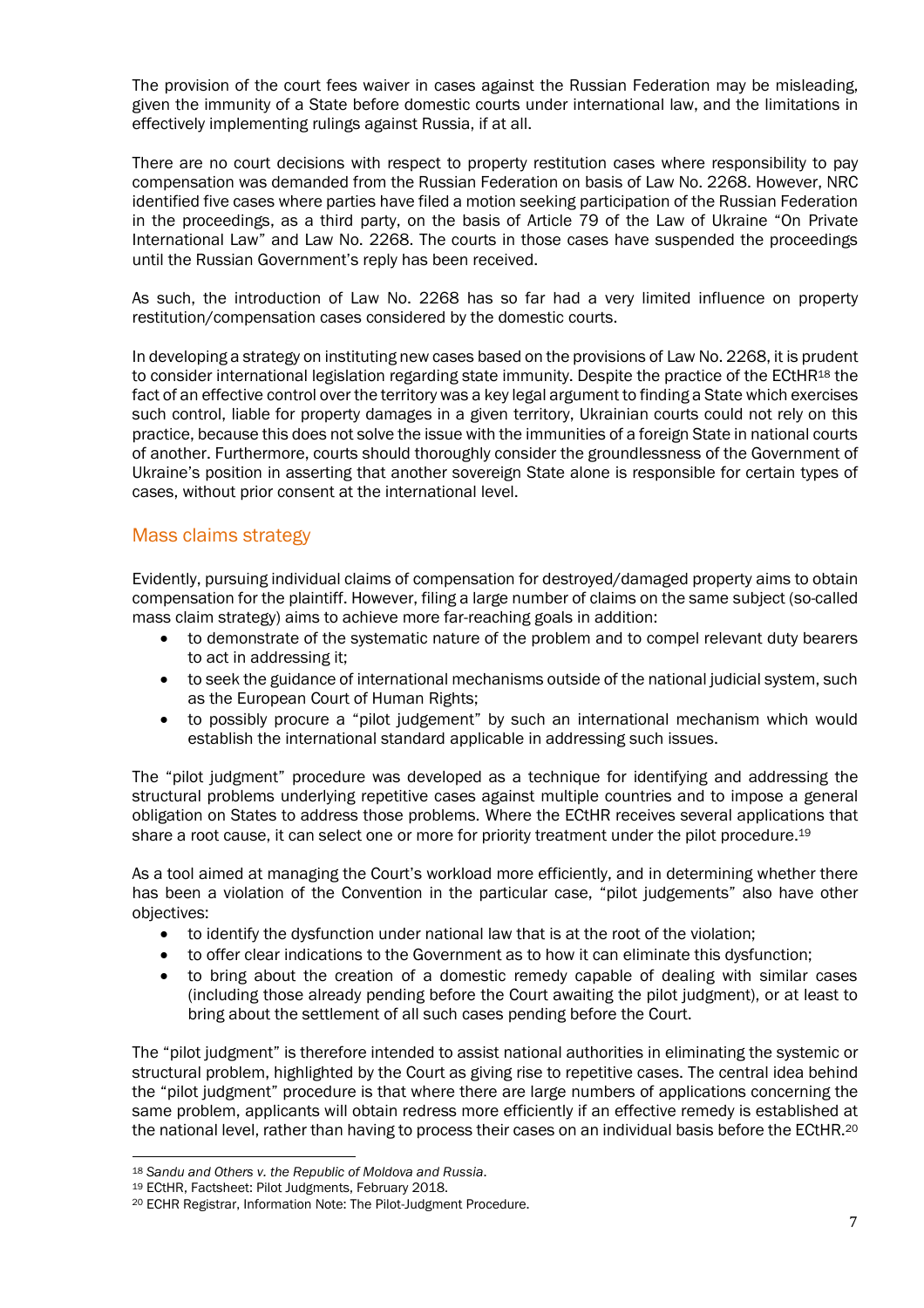The experience of other conflict-affected countries<sup>21</sup> shows that when such a country faces a largescale internal displacement and provides no administrative procedures, institutions or mechanisms for lost or damaged property, this situation may be considered a violation of its international human rights obligations. In such a situation usage of a pilot decision procedure could put an end to these mass violations and to redress as far as possible its negative effects.

This is exemplified in the context of the Turkish occupation of Northern Cyprus, which gave rise to approximately 1,400 property cases being brought before the ECtHR against Turkey; primarily by Greek Cypriots – some 211,000 of whom had been displaced from their homes following the Turkish occupation of Northern Cyprus in 1974.<sup>22</sup>

In addressing the issue of restoring justice for such a large number of affected people whose property rights had been violated, the ECtHR, in the Case of *Xenides-Artises v. Turkey* (2005)*,* held that:

"It is inherent in the Court's findings that the violation of the applicant's rights […] originates in a widespread problem affecting large numbers of people, i.e. the unjustified hindrance of the applicant's "respect for her home" and "peaceful enjoyment of her possessions" [...] Moreover, the Court cannot ignore the fact that there are already approximately 1,400 property cases pending before the Court brought primarily by Greek-Cypriots against Turkey." <sup>23</sup>

Therefore, the Court held that Turkey must introduce an effective remedy – within three months – to secure genuine redress for violations of property and other rights under the Convention – not just as suffered by the applicant in that case, but by all similar applicants whose cases were pending before the Court.<sup>24</sup>

This made the Turkish Government to establish of the "Immovable Property Commission" (IPC), whose composition included a former Secretary General and Deputy Secretary General of the Council of Europe. Subsequently, in its decision of *Demopoulos and others v. Turkey* (2010), the Grand Chamber found that the IPC provided an accessible and effective framework of redress.

As previously outlined, the number of Ukrainian conflict-related applications currently pending in ECtHR is extensive (over 4000 including cases related to the events in Crimea and other categories). However, it is not certain how many of these cases relate to compensation for the destruction of housing during the conflict. Filing a greater number of cases for fair compensation for violation of property rights, will likely increase the probability of numerous judgements on compensation for damaged housing in eastern Ukraine. The execution of those decisions would, in turn, place a significant financial burden on the State, which is certainly the least preferable outcome for it. In order to prevent such significant expenditures from the State budget, the Government of Ukraine could instead design an effective remedy for solving the issue on a national level.

The practice of the ECtHR in the Northern Cyprus context, illustrates that the establishment of an effective national property restitution system in Ukraine could mitigate similar consequences. The role of a mass claims strategy would thus be:

- to illustrate the ineffectiveness of the existing system;
- to highlight the necessity of establishing an administrative procedure to redressing violations;
- to procure the guidance and direction of international mechanisms in solving a systemic issue, if effective and adequate remedies are not provided for domestically.

<sup>1</sup> <sup>21</sup>Foreign Experience of Housing Solutions and Compensation for Destroyed/Damaged Housing for IDPs, available at: [https://www.sheltercluster.org/housing-land-and-property-working-group/documents/foreign-experience-housing-solutions](https://www.sheltercluster.org/housing-land-and-property-working-group/documents/foreign-experience-housing-solutions-and)[and.](https://www.sheltercluster.org/housing-land-and-property-working-group/documents/foreign-experience-housing-solutions-and)

<sup>22</sup> ECtHR, *Cyprus v. Turkey*, 25781/94, Judgement, 10 May 2001, paras 28, 163.

<sup>23</sup> ECtHR, *Xenides-Arestis v. Turkey*, 46347/99, 22 December 2005, para 38.

<sup>24</sup> *Ibid*., paras 39, 40.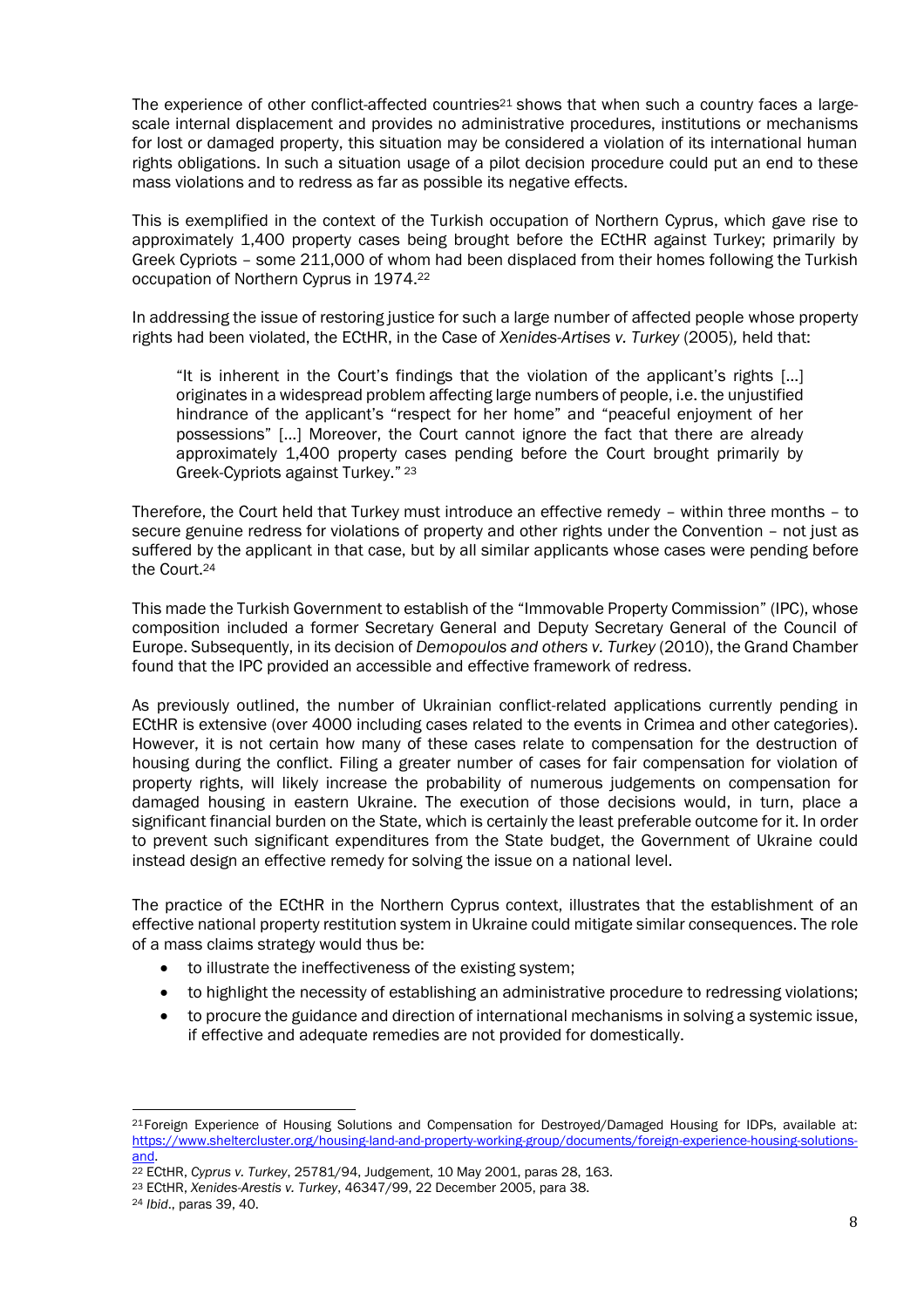# **Conclusions**

1

As of October 2018, none of the 146 cases concerning compensation/restitution for damaged or destroyed property in eastern Ukraine, instituted before the Ukrainian courts, has produced a decision, which has been enforced. As outlined above, the latest legislative developments brought by Law No. 2268 have actually served to complicate court procedure in cases concerning protection of property rights. Consequently, the current Ukrainian remedies appear to be ineffective. This situation may change once/if the Supreme Court of Ukraine enforces a model case on restitution/compensation for damaged or destroyed property in relation to the conflict in eastern Ukraine.

Considering the high volume of applications pending before the ECtHR, the probability of an ECtHR "pilot judgement" on property restitution/compensation in relation to the hostilities in eastern Ukraine is quite high. Moreover, considering the Court's practice in similar cases, the ECtHR will likely order the Government of Ukraine to establish an effective property restitution/compensation system. However, the Court would suspend consideration of other similar cases to provide the Government with time to address the restitution/compensation issue in a systemic manner. Consequently, while a positive judgement in favour of an applicant would herald a significant victory for the property rights' enforcement in Ukraine, the likelihood of an individual judgment in the foreseeable future is very low. Finally, with Ukraine's record of non-enforcement of the ECtHR decisions, the applicants should be well advised that the remedy may not be forthcoming any time soon.

Litigation of restitution/compensation claims before the domestic courts have proven useful for the development and unification of the judicial practice. More is expected from the position of the Supreme Court of Ukraine – the findings of which will likely to be used in the future by the courts of lower instances in the consideration of compensation cases for damaged housing. Litigating the claims for compensation for loss of rights, value, use and/or access to housing, land and property has also pushed the Government of Ukraine to consider the implications of the mounting financial debt to affected individuals in eastern Ukraine. And, while Law No. 2268 may be considered as a step backwards in that respect, the restitution/compensation for conflict-related damage remains at the Government's radar25.

Thus, NRC, coordinating its activities with other partners, continues its dialogue with respective authorities of Ukraine regarding development of normative regulation and a mechanism for assessing damage and documenting claims in order to provide restitution and compensation in individual cases.

In particular, NRC urges the Government of Ukraine to take necessary steps to develop a policy document underpinning an applicable legal framework and listing basic parameters of such a mechanism (composition of a relevant body (that could be established, possibly, in the form of a mass claims commission), its powers, procedural aspects of its functioning and financing).

<sup>&</sup>lt;sup>25</sup> Four draft laws on compensation for damaged property were elaborated. Draft law 2167 has been included to the agenda of current parliament's session. On June 2018, the Ombudsperson confirmed that the Ministry of Justice prepared 6 lawsuits to ECtHR against Russia on compensation for damaged property [\(http://www.ombudsman.gov.ua/ua/all-news/pr/8618-wg](http://www.ombudsman.gov.ua/ua/all-news/pr/8618-wg-budemo-zvertatisya-do-yespl-schob-rf-vidshkoduvala-nashim-gromadyanam/)[budemo-zvertatisya-do-yespl-schob-rf-vidshkoduvala-nashim-gromadyanam/\)](http://www.ombudsman.gov.ua/ua/all-news/pr/8618-wg-budemo-zvertatisya-do-yespl-schob-rf-vidshkoduvala-nashim-gromadyanam/).